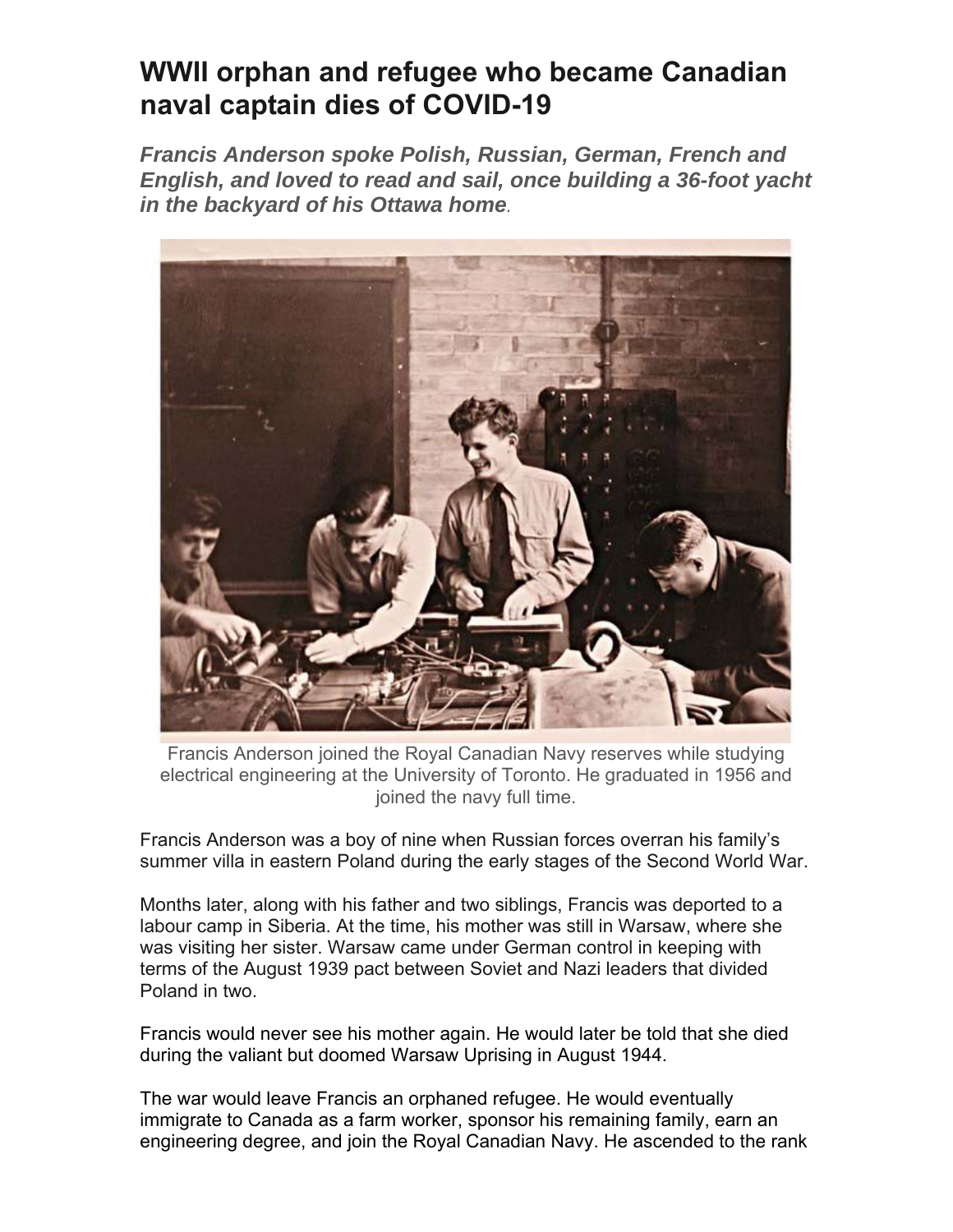of captain during a 30-year military career then took over responsibility for the country's airports at Transport Canada.

Anderson died in Ottawa last month from COVID-19. He was 90 years old.



Francis Anderson in late 2020.

"He was able to survive what he did as a child and to flourish because he had this optimistic stubbornness," said Michael Anderson, one of his three children. "Even if he wanted to, he couldn't have let go of it: It was with him to the end."

Anderson was born Franciszek Roman Tadeusz Stefczyk in August 1930 in the western Polish city of Poznan. (He would change his name to Francis Anderson after settling in Canada.) He was the son of an engineering professor at the University of Poznan, and the grandson of an economist who founded Poland's system of rural co-operative credit unions.

His early childhood was idyllic. The family owned a roomy flat in the centre of Poznan, and a summer villa in Brzuchowice, near Lwow.

In late August 1939, as war loomed, Anderson's father, Tadeusz, was mobilized by the Polish army. He left his children in the care of the family's nanny, but returned to the villa one month later after the collapse of the Polish army. The area was by then occupied by the Russians.

In June 1940, the family and their nanny were deported to Siberia along with thousands of other Poles, many of them members of the intelligentsia. They were sent to a remote labour camp, where his father and older sister cut timber. Francis went to school with local Russian children. None of them were prepared for the Siberian winter, and all of them suffered.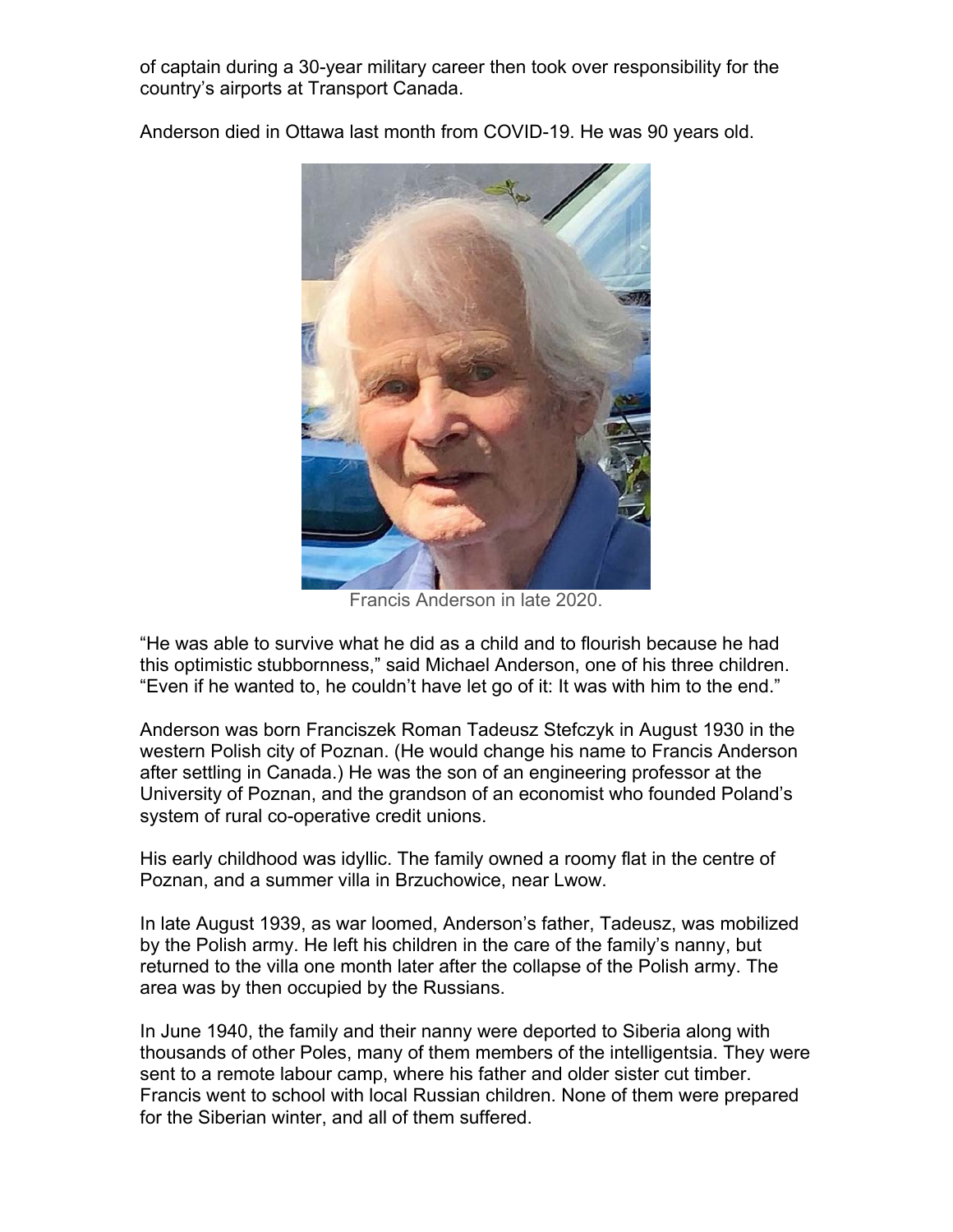When Germany invaded the Soviet Union in June 1941, the war's alliances suddenly shifted. With the Soviet Union now an Allied power, it agreed to free its Polish prisoners, including the Stefcyzks, since Poland was an ostensible ally.



Francis Anderson joined the Royal Canadian Navy reserves while studying electrical engineering at the University of Toronto. He graduated in 1956 and joined the navy full time.

The released Poles were sent south toward Iran. The Stefcyks went as far as Uzbekistan where they were told they would have to spend the winter working on a collective farm before moving on to Iran in the spring.

Conditions on the farm were even more primitive than those they had known in Siberia: They lived in a mud hut, used cow dung for cooking fuel, and drew water from a communal pond.

By December 1941, the entire family was sick with typhoid. Francis' father, desperately worried about his children, died two days before Christmas.

"The rest of the family was now in a similarly weakened condition," Anderson wrote of that moment in his unpublished memoir, "and we would have most likely perished from typhus as he did, should not providence step into the picture."

A touring Polish official discovered the orphaned family and took them to hospital, where the family's maid also succumbed to the disease. The children all recovered.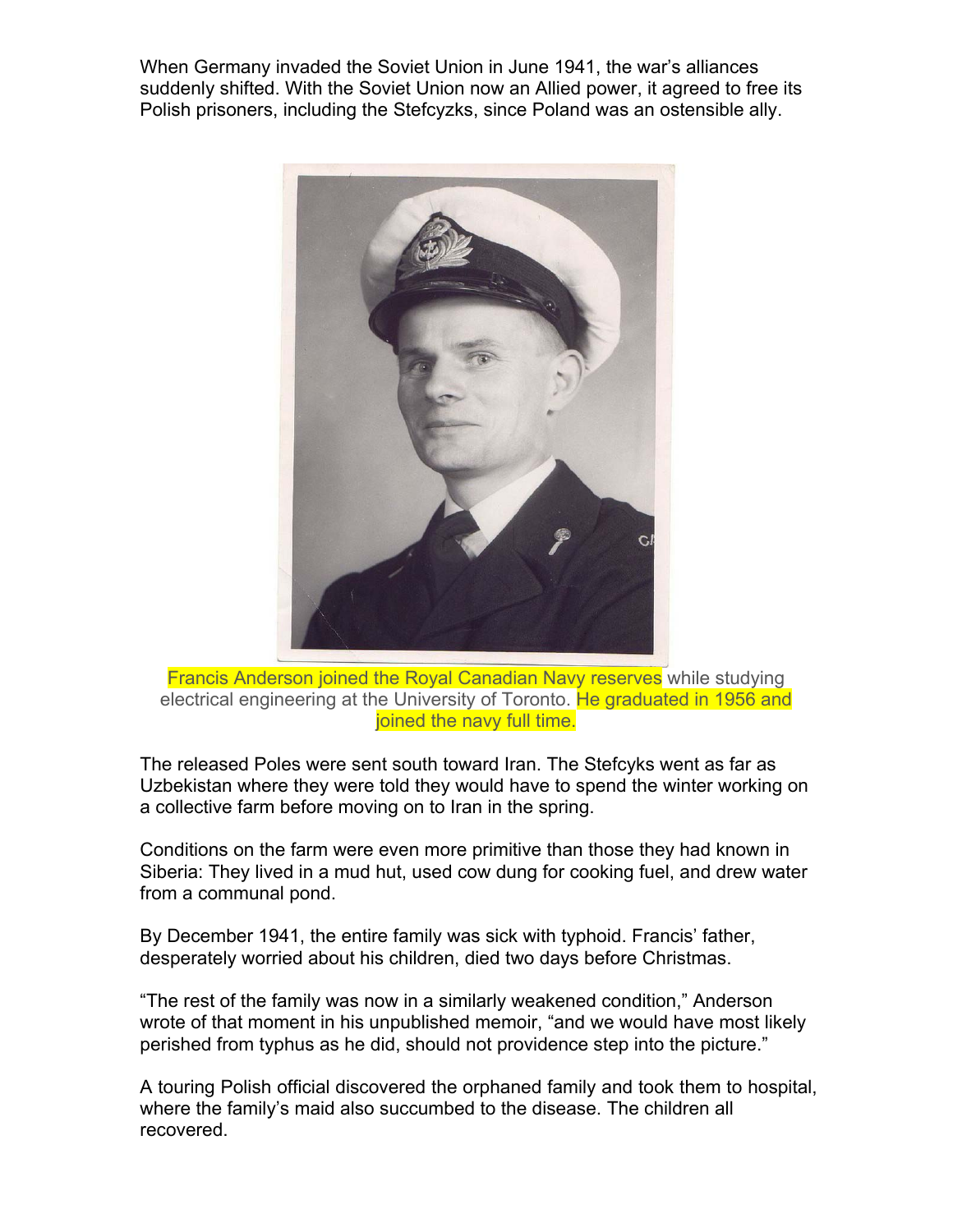The three children travelled by boat in August 1942 to Iran, where they moved between refugee camps in Tehran, Ahwaz and Isfahan. At the end of the war, they were sent to Lebanon to await resettlement, an issue complicated by the fact that Poland was now behind the Iron Curtain.

In 1949, a Canadian official visited Lebanon in search of farm labourers, and Francis was confronted with a crucial decision: Should he launch a new life in another country or wait for things to change in Poland?

"It was a long, painful decision but to make a long story short, I decided to go for it," Anderson wrote in his memoir. "I also reasoned that Canada looked like a country with a great future and I felt that somehow I should be part of it."

In July 1949, he sailed with one suitcase. Anderson was 18 and alone when he landed at Pier 21 in Halifax.

He worked on a farm in Brampton, and took correspondence courses to improve his English and learn more about radio technology, a subject that had always intrigued him. After a year, the Brampton farm family, the MacLeans, helped him sponsor his brother, sister, her husband and their child as Canadian immigrants.

To help support them, Anderson went to work at a factory building radios, then moved to a better job assembling gasoline pumps in Toronto.



Anderson's built-in-the-backyard yacht being lifted over the house to be launched at Hartwell's locks in Ottawa (circa 1982).

In 1951, he enrolled in electrical engineering at the University of Toronto, where he met a recruitment officer for the Royal Canadian Navy. He joined the University Naval Training Division, which meant that the government paid for his schooling in return for his deferred military commitment.

After graduating in 1956, Anderson launched his career in the navy, where he specialized in avionics. He became the electrical officer of the navy's VF-870 Squadron in Shearwater, N.S. While stationed there, he met a female supply